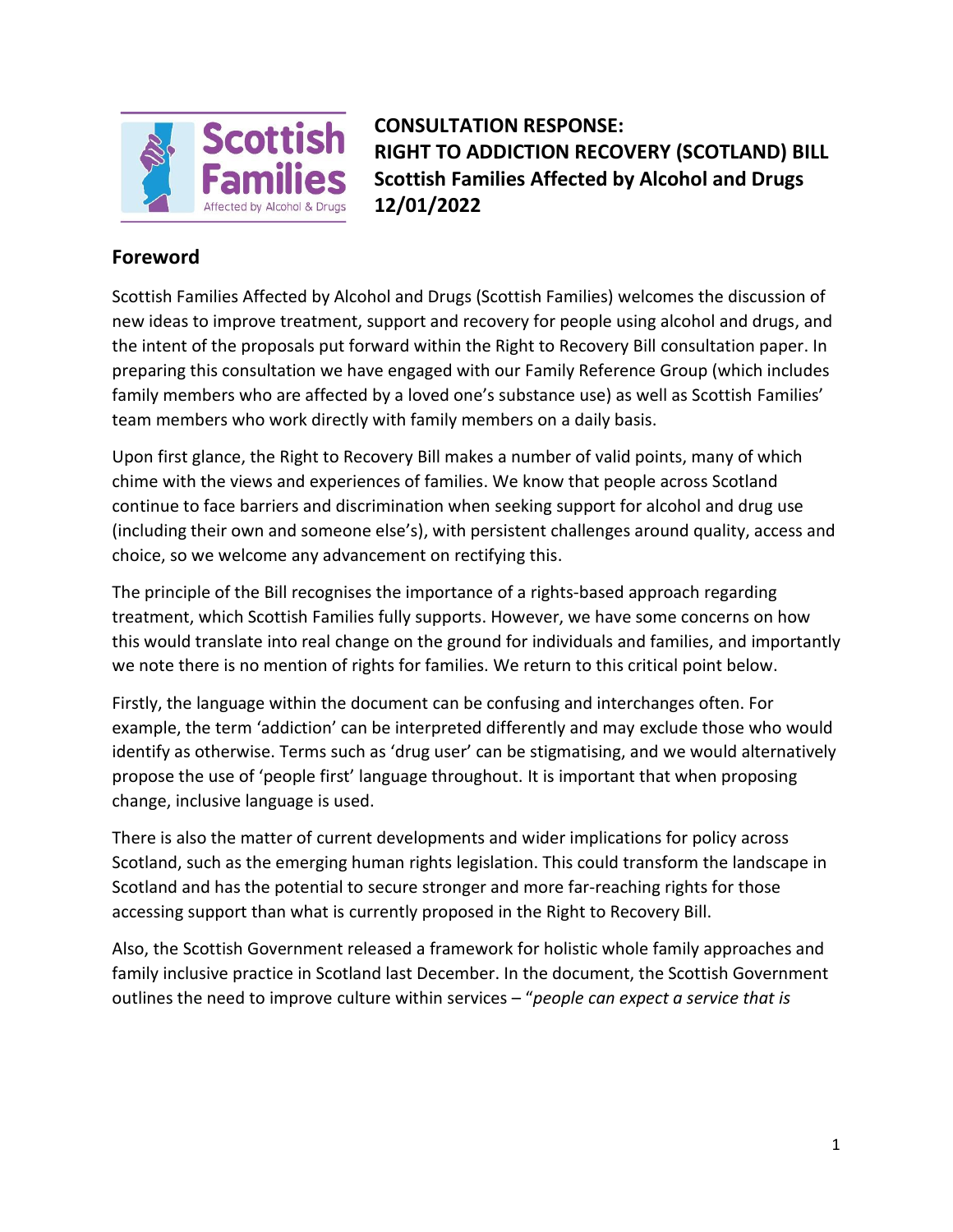*welcoming and treats them with dignity and respect.*" <sup>1</sup> The document continues to say this sentiment extends to family members if they are invited by the person in treatment.

The omission of rights for families within the Bill proposals is very disappointing and we strongly urge that this is rectified if the Bill progresses. Scottish Families is happy to advise on this issue, in collaboration with family members. In 'Rights, Respect and Recovery', Scotland's national alcohol and drug strategy (2018<sup>2</sup>), family members were granted all of the same rights as individuals using alcohol and drugs for the first time, and we must not diminish this commitment. Families have a right to support in their own right (regardless of the treatment or other status of their loved one); the right to involvement in their loved one's care and treatment (being recognised as partners in care, as with any other long-term, chronic health condition); and the right to their own recovery. Our 'Ask the Family' research (2021<sup>3</sup>) found that family members were affected by substance use for an average of 16 years, yet it took an average of 8 years to reach family support for the first time, as well as identifying an average of 11 people harmed for each individual using alcohol or drugs. This indicates there is significant room for improvement in supporting families affected by others' substance use, and if the Bill is to progress this could act as an important vehicle for this.

# **Introduction**

Scottish Families is a national, third sector organisation that supports anyone impacted or concerned about someone else's alcohol or drug use in Scotland. Our interest in the Right to Recovery Bill stems from the impact a change in legislation would have on the families we support and their loved ones. We are content for this response to be published and attributed to our organisation.

# **Full Response**

**1. Which of the following best expresses your view of the proposed bill? Fully supportive, partially supportive, neutral, partially opposed, fully opposed, unsure.** 

<sup>1</sup> The Scottish Government, *'Families Affected by Drug and Alcohol in Scotland: A Framework for Holistic Whole Family Approaches and Family Inclusive Practice'*, December 2021[, https://www.gov.scot/publications/improving](https://www.gov.scot/publications/improving-holistic-family-support-towards-whole-family-approach-family-inclusive-practice-drug-alcohol-services/)[holistic-family-support-towards-whole-family-approach-family-inclusive-practice-drug-alcohol-services/.](https://www.gov.scot/publications/improving-holistic-family-support-towards-whole-family-approach-family-inclusive-practice-drug-alcohol-services/)

<sup>2</sup> The Scottish Government*, 'Rights, Respect and Recovery: alcohol and drug treatment strategy'*, November 2018, <https://www.gov.scot/publications/rights-respect-recovery/>

<sup>3</sup> Scottish Families Affected by Alcohol and Drugs, *'Ask the Family: Family Perspectives on Whole Family Support and Family Inclusive Practice'*, June 2021[, https://www.sfad.org.uk/ask-the-family](https://www.sfad.org.uk/ask-the-family)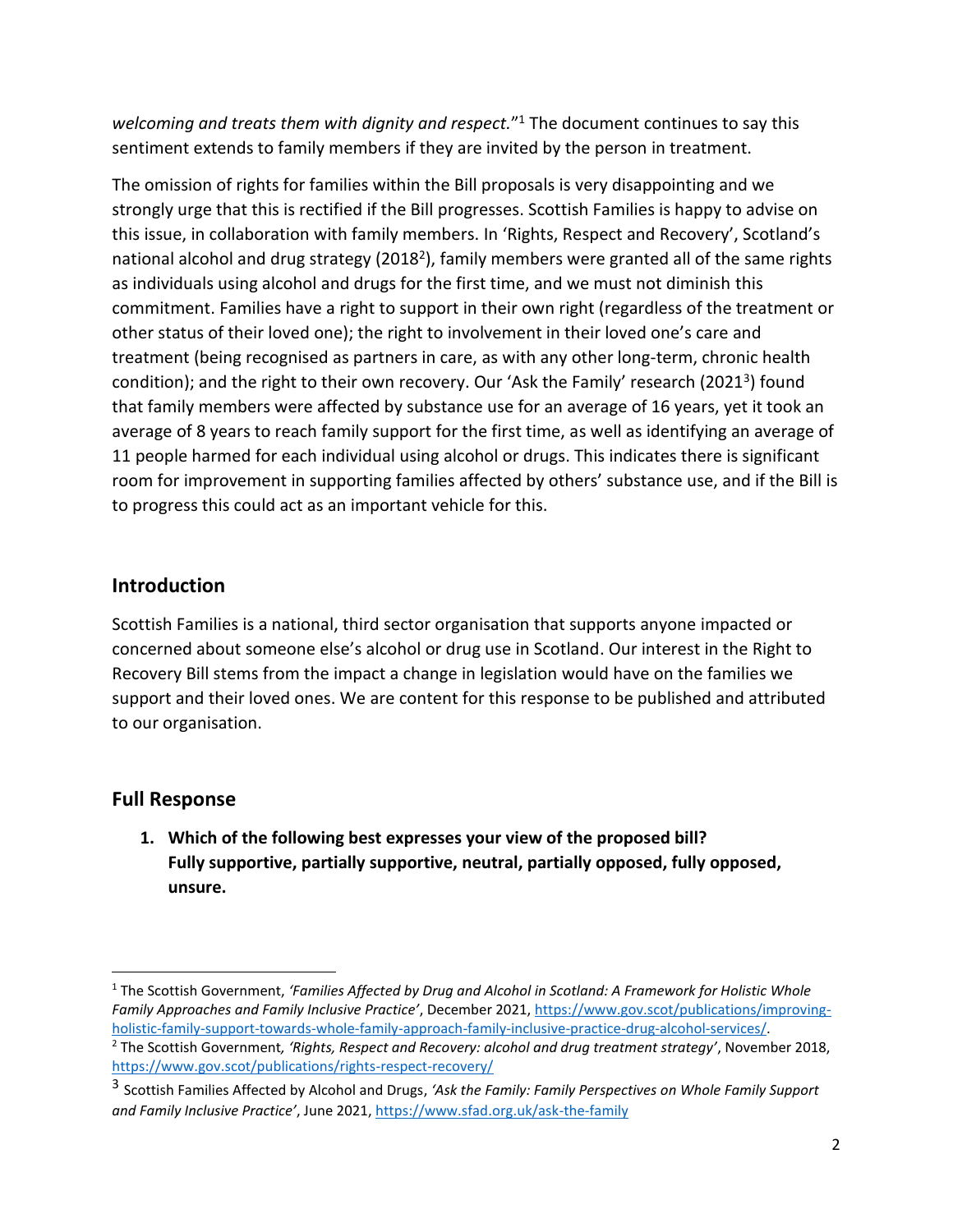### **Please explain the reason for your response. Any experience of accessing or trying to access treatment.**

**Partially supportive.** Although we are supportive of the Bill in sentiment, we are not supportive of the legislative approach. There are concerns that adding a further layer of legislation to an already complicated landscape of treatment, support and recovery provision could potentially cause greater difficulties for those engaging with services and their families.

Family members and stakeholders we have spoken to have raised concerns that the Right to Recovery Bill is politicising a public health crisis, and is diverting attention and resources which could effect greater change elsewhere. Although we understand this Bill has been created and raised with good intentions, it is our duty to highlight these concerns. However, we do understand that any proposals made by a political party are inherently political, no matter which party is involved, and we recognise the passion and commitment repeatedly expressed right across the Scottish Parliament chamber to reduce Scotland's high rates of alcohol- and drug-related deaths and levels of harm to individuals, families and communities.

Furthermore, families tell us constantly that they are excluded from their loved one's treatment and that they are often not kept in the loop. We understand there are restrictions regarding GDPR rules (which are often used as an excuse to exclude families entirely), however, could the proposed legislation make this worse for families, providing another layer of bureaucracy and administrative blockages?

Following conversations with our partner organisations, we have outstanding questions as to whether the Bill is proposing what would be a fully justiciable right, a right to be progressively realised, or a codification of a right without any enforceable legal effect. If the proposed legislation were enforceable by law, there are questions as to how this would be done and who would be responsible. It is also unclear what this will this mean for services themselves. Across Scotland, a major issue with services relates to their accessibility and availability. It is unclear what positive impact the Bill will have on services' current capacity regarding accessibility and availability. As previously mentioned, the language used within the bill could be improved. Furthermore, the links made to crime could be deemed insensitive when discussing a health issue.

We know there are already multiple issues experienced by families whose loved ones also have mental health issues. As mentioned earlier, change is essential here, and including a legal process may make these challenges worse for family members who share this experience. There is no specific mention or proposal surrounding co-occurring mental health issues within the Bill, despite the high prevalence of dual diagnosis concerns and challenges.

Furthermore, it is unclear what type of action this legislation would allow for. Could individuals take services to court, or is it a symbolic statement without action? We cannot help but feel the proposed Bill misses the meaning of human rights, despite its best intentions. Overall, the main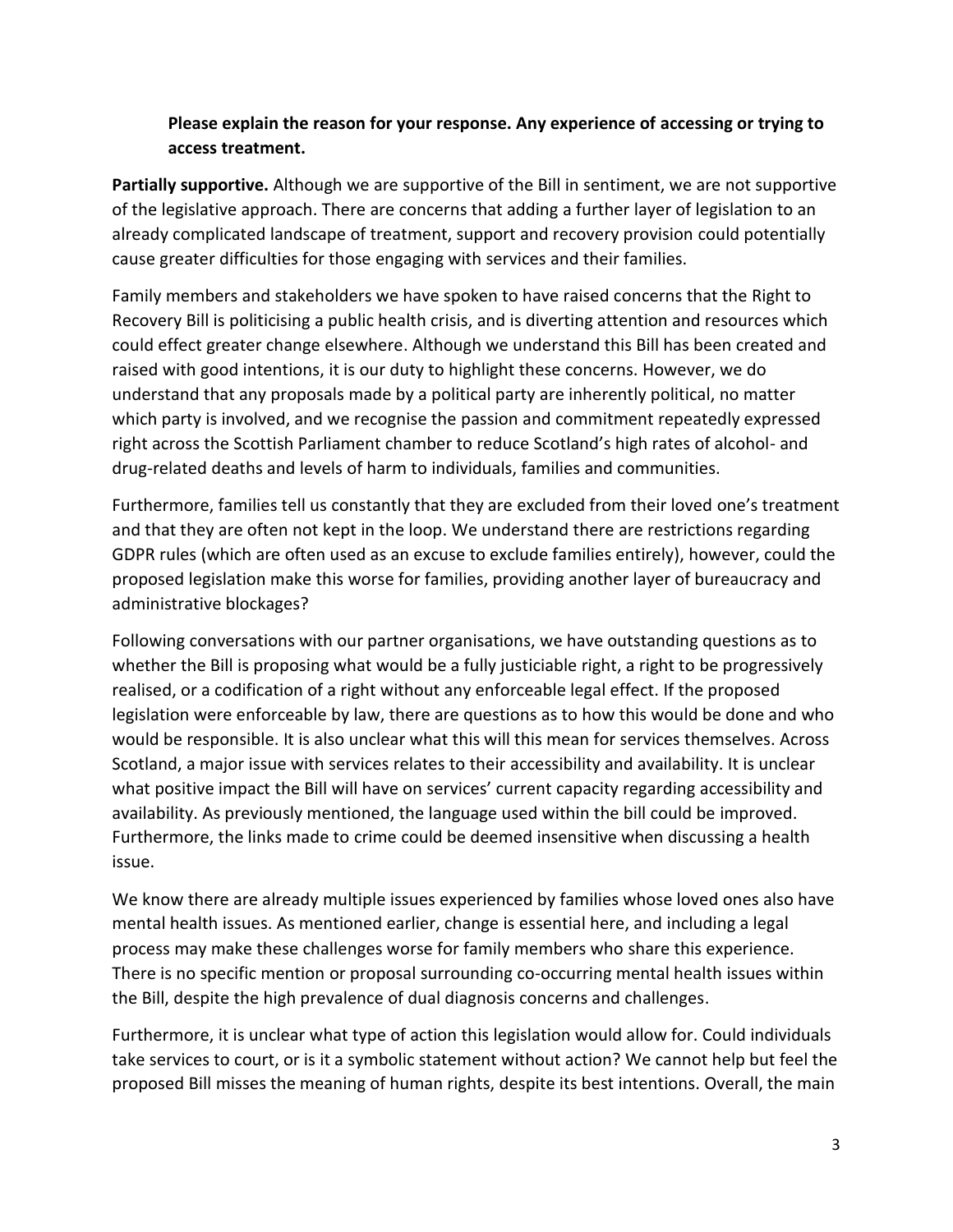issue is that the Bill is lacking important details and much of how it would work in practice remains unclear.

### **2. Do you think legislation is required, or are there other ways in which the proposed bills aims could be achieved more effectively? Explain your reasons.**

In addition to our points above under (1), it is evident that something needs to be done to improve the quality, access and choice of treatment, support and recovery (including harm reduction) across Scotland. However, it must be noted we are still waiting for full implementation of the Medication Assisted Treatment (MAT) standards and evidence of their impact. As previously stated, Scottish Families is interested in the potential for developments regarding Human Rights legislation in Scotland. This could effectively achieve the aims of the bill and keep everything under the same umbrella as opposed to separate legislation.

We understand there is also the potential to challenge the UK Equality Act 2010 which applies in Scotland but which (somewhat unbelievably) includes a specific exclusion from disability discrimination provisions for those with alcohol or drug issues. Regardless of what happens with the Right to Recovery Bill, we would like the Scottish Parliament to discuss this exclusion and advocate for its removal.

**3. How do you think the right to treatment established in the bill would be most effectively implemented and enforced? Tick all options that apply. Duty on Scottish ministers, duty on health boards, duty on integration joint boards, established targets/standards, requirement for the Scottish government to report progress on duty, other such as local authorities. Explain your response.**

**Other.** Despite the 'Right to Recovery' name, the Bill consultation paper focuses primarily on medical, clinical 'treatment' delivered by NHS or Integrated Joint Boards and the role of clinicians in determining treatment plans. However, if the Bill is to effect change for all those who need it, it must apply equally across treatment, support and recovery options (including harm reduction), and across all sectors (public, private, third sector, community-based). Quality, access and choice will only be achieved in full if this Recovery Oriented System of Care (ROSC) is actually working as a system, with clear pathways in, through, out and between, and with adequate resourcing for each part. Alcohol and Drug Partnerships (ADPs) have the best overview of their local ROSC, and would be best placed to report on progress.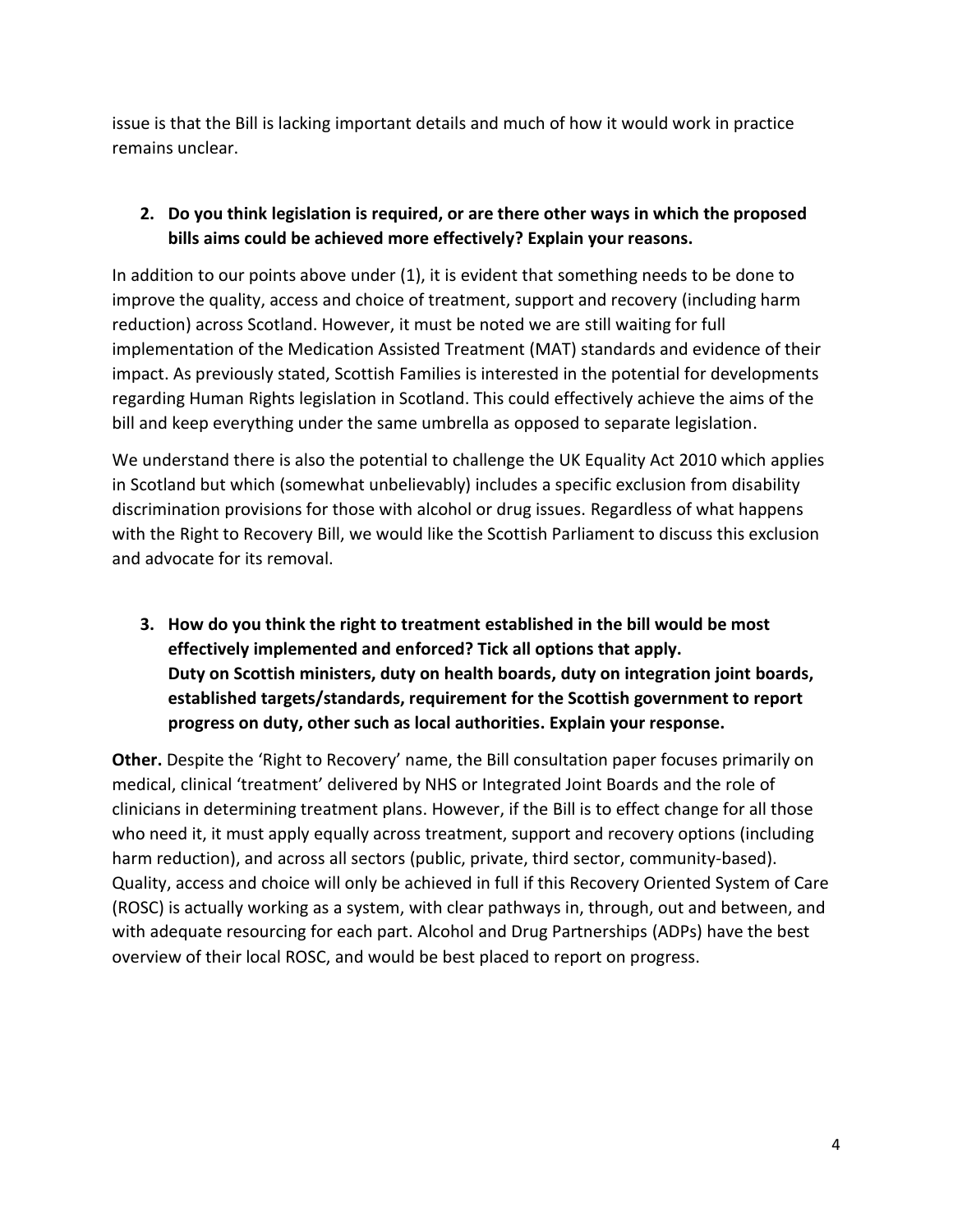**4. Which of the following best expresses your view of creating a specific complaints procedure, in addition to the existing NHS complaints procedure? Fully supportive, partially supportive, neutral, partially opposed, fully opposed, unsure. Please explain your response including any experience you have had with existing NHS complaints procedure.** 

**Fully opposed**. Families often tell us it's difficult to complain, know who to complain to, and for a complaint to actually be acknowledged and resolved. For families, this feels like it's a constant cycle of not being listened to, with their real concerns about treatment and care not being heard, acknowledged or acted on. Processes are incredibly slow and cumbersome (for example depending on written correspondence in hard copy, rather than online, telephone or face to face options). Improvements to existing complaints procedures, including more straightforward, streamlined and user-friendly arrangements direct to whoever is responsible for each distinct service, would be welcome. However a completely new and separate complaints procedure for this proposed Bill could increase confusion, and would not resolve the issues with existing processes.

**5. Which of the following best expresses your view of allowing those suffering from addiction to choose a preferred treatment option and for them to receive that option unless deemed harmful by a medical professional? Fully supportive, partially supportive, neutral, partially opposed, fully opposed, unsure. Please explain your reasons – we would welcome suggestions about how this could** 

**work in practice.** 

**Partially supportive**. It is unclear what the circumstances would be for a medical professional to deem the option chosen by the individual as not suitable. This may lead to little to no change, as the final decision still remains with a medical professional. Would there be allowance for family involvement? The absence of families in the document leaves many gaps and questions as to where they would fit into the mechanics of the Bill.

The Bill focuses quite heavily on residential rehabilitation, which is not the best treatment option for everyone. There is little detail about other treatment options, or any mention of standards within residential rehabilitation facilities or support frameworks for before or after a residential stay. There are significant risks in separating out residential rehabilitation as somehow 'better' or the 'ultimate' response to substance use. Residential options should be fully integrated into local Recovery Oriented Systems of Care (ROSCs), along with all other options for treatment, support and recovery (including harm reduction). Recovery can look vastly different depending on the individual, therefore it is essential other routes are acknowledged and given equal focus.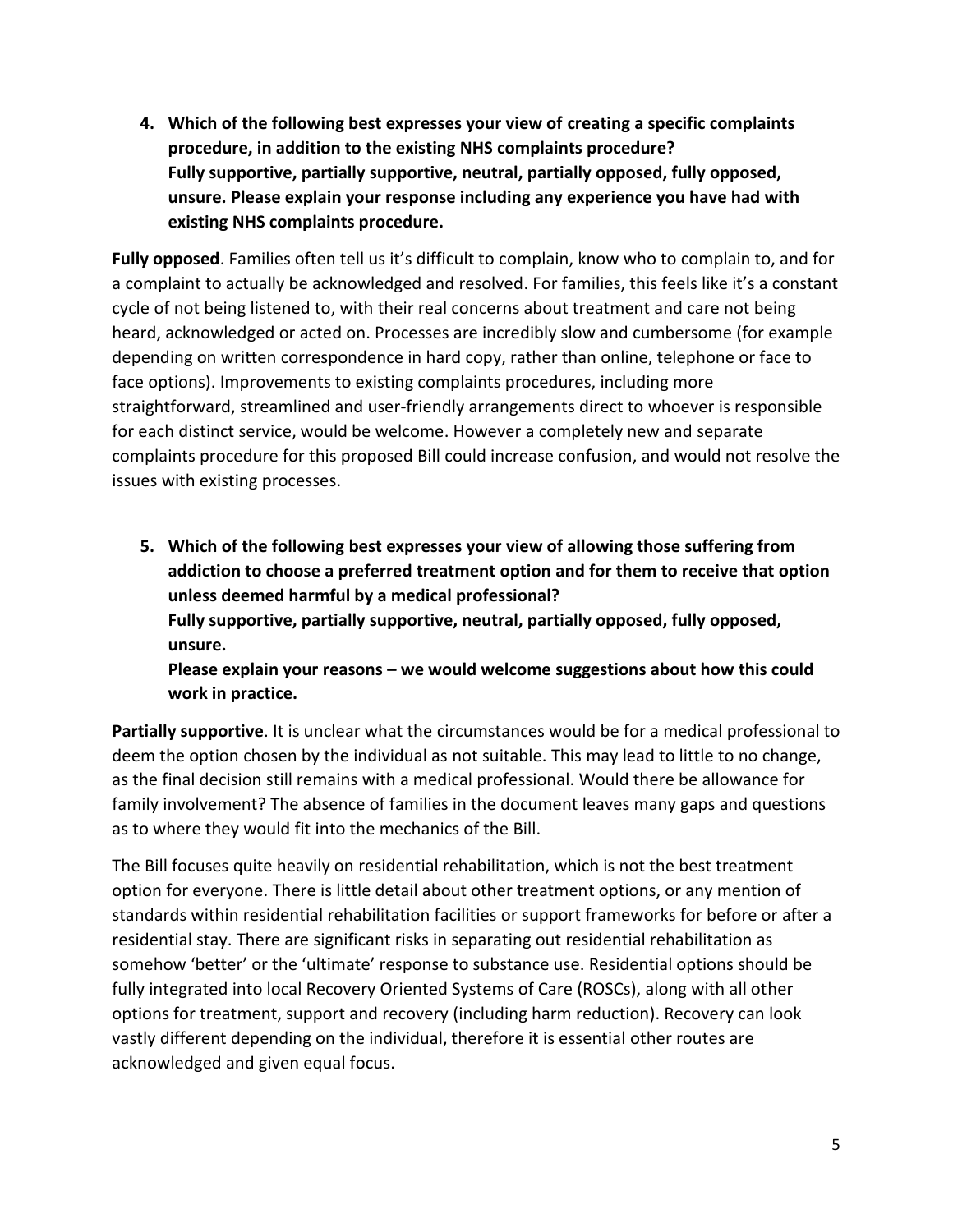**6. Which of the following best expresses your view of the proposed bill seeking to prevent treatment being refused? Fully supportive, partially supportive, neutral, partially opposed, fully opposed, unsure. Please explain your reasons – we would welcome suggestions about how this could work in practice.**

**Partially supportive.** No one in Scotland should be refused treatment when seeking help. We already have the right to healthcare in Scotland, but there is an existing accountability gap. However, the bill is proposing a right to a service, as opposed to the right to a desired outcome. A more human-rights based approach would focus on the outcome (e.g. highest attainable health), with the government then responsible to ensure services are capable of meeting these outcomes. Of course, everyone should have the right to access a service, but we would argue that a human-rights based approach would increase accountability for the performance of services and ensure better outcomes for individuals. Although this could be achieved by demanding the Scottish Government commits to the Human Rights Bill, which states that the 'right to health' includes those who need access to alcohol and drug services.

**7. Which of the following best expresses your view of requiring the Scottish government to establish a national funding scheme? Fully supportive, partially supportive, neutral, partially opposed, fully opposed, unsure.**

#### **Please explain your reasons.**

**Partially opposed.** It is acknowledged that the ADP system is somewhat 'broken' (as stated in the document), which is mostly due to the 'postcode lottery' that people experience when accessing services. Families tell us their experience can differ drastically depending on which ADP area they live in. We believe that no matter where you live in Scotland, everyone should be entitled to equal access and quality of services. However, it is unclear why or how a national funding scheme would bypass ADPs, and if this would further complicate matters for services. It may be more efficient to use ADPs as intended, assist to improve them, and continue to fund services through them. As stated in the answer to question 3, if the Bill was to be passed, Alcohol and Drug Partnerships would in our view be best placed to monitor, report progress and ensure the Bill was being enforced. Therefore, it would make sense for funding to remain with Alcohol and Drug Partnerships if this were to be the case.

**8. Taking into account all those likely to be affected (including public sector bodies, businesses and individuals etc.) is the proposed bill likely to lead to: A significant increase in costs, some increase in costs, no overall change in costs, some reduction in costs, a significant reduction in costs, don't know.**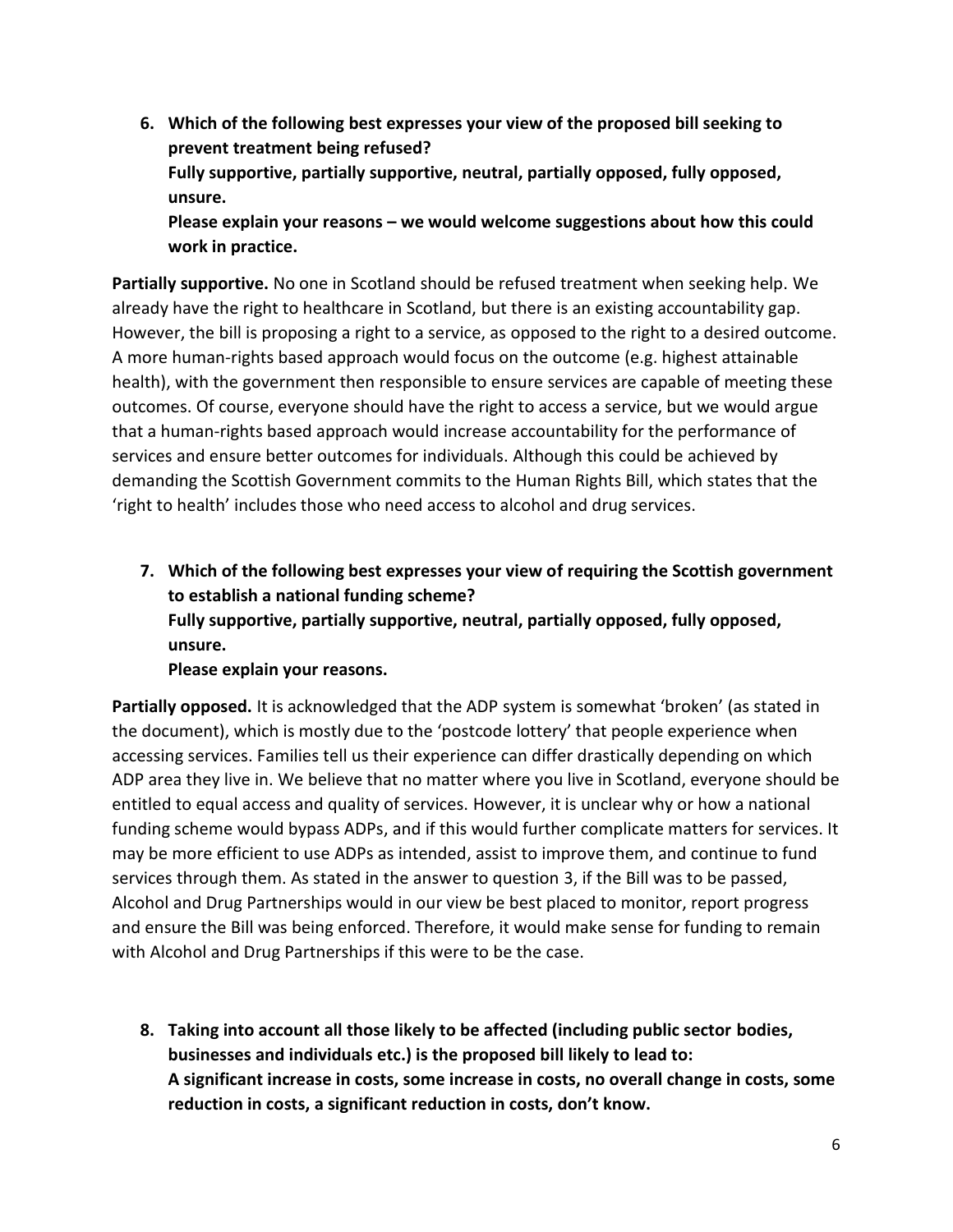**Please indicate where you would expect the impact identified to fall (including public sector bodies, businesses, and individuals etc.). You may also wish to suggest ways in which the aims of the bill could be delivered more cost effectively.** 

**Don't know.** The Bill does not set out any sort of financial strategy or detail what resources or funds would be needed to realise the proposals. It is therefore difficult to comment on what the impact of the Bill would be on public sector bodies, businesses, and individuals financially. If the Bill is to progress it should be accompanied by a detailed financial memorandum.

**9. What overall impact is the proposed bill likely to have on equality, taking account of the following protected characteristics (under the Equality Act 2010): age, disability, gender re-assignment, marriage and civil partnership, pregnancy and maternity, race, religion or belief, sex, sexual orientation? Positive, slightly positive, neutral, slightly negative, negative, unsure. Please explain the reasons for your response. Where any negative impacts are identified, you may also wish to suggest ways in which these could be minimized or avoided.** 

It is a concern that the bill could have a **negative** impact on equality. By singling out those who use alcohol and drugs by using separate legislation, it may 'other' them from other protected groups. It is a concern that this could perpetuate stigma, especially during a time where much effort has been made to eradicate it in Scotland.

**10. In terms of assessing the proposed bills potential impact on sustainable development, you may wish to consider how it relates to the following principles: Living within environmental limits, ensuring a strong, healthy, and just society, achieving a sustainable economy, promoting a sustainable economy, promoting effective, participative systems of governments, ensuring policy is developed on the basis of strong scientific evidence.** 

**With these principles in mind, do you consider that the bill can be delivered sustainable? Yes, no, unsure. Please explain.** 

In terms of ensuring a strong, healthy, and just society, points made previously highlight concern regarding this. It is concerning that adding a separate set of rights/legislative powers for people who use alcohol and drugs may cause an 'othering' effect and cause stigma to deepen. It may be more just, as mentioned previously, to ensure those using alcohol and drugs are not deliberately excluded from existing protected characteristics. It could also be argued that the bill would not promote effective, participative systems of government by its call to bypass ADPs with a national funding scheme.